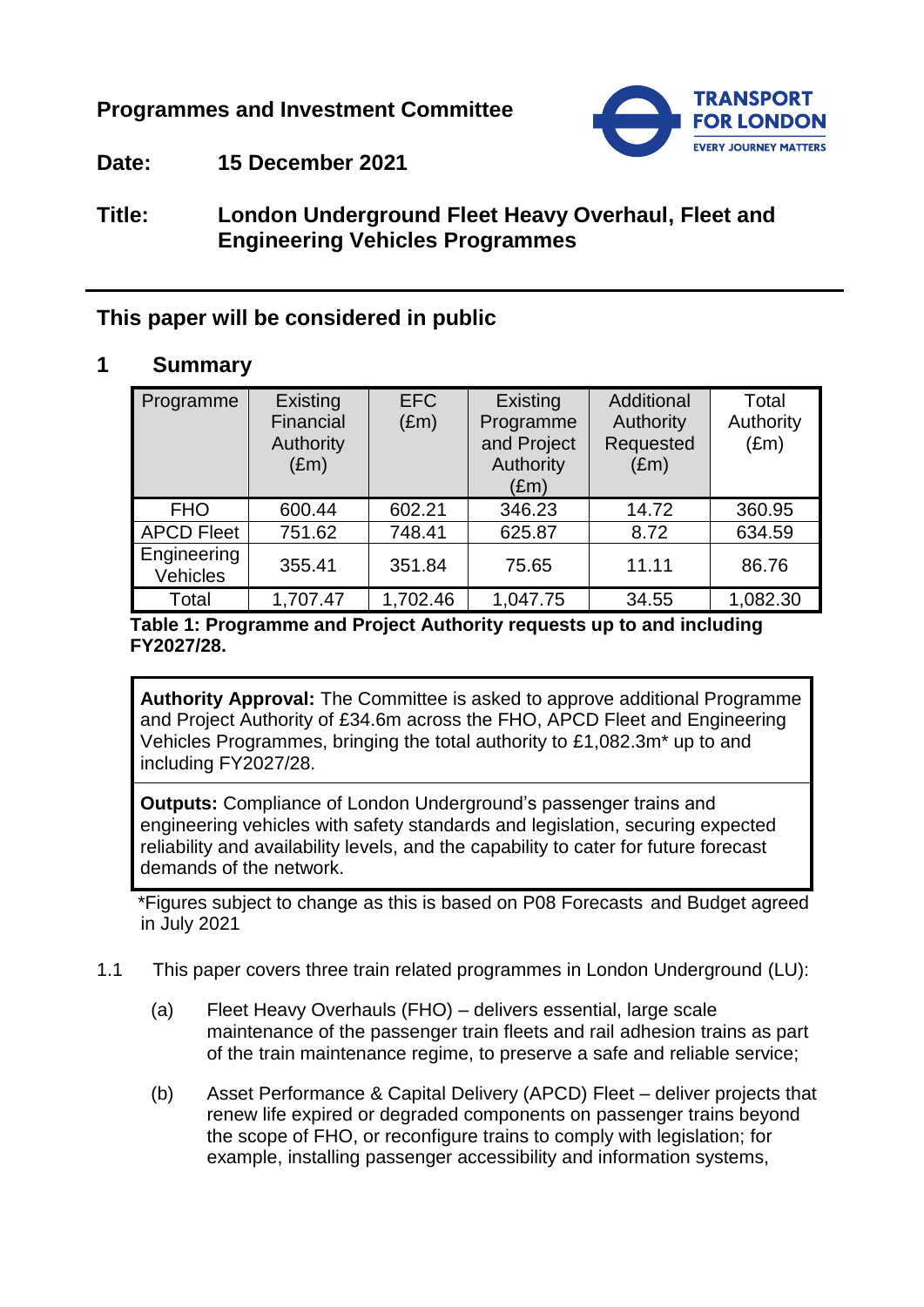installing LED lighting, replacing obsolete and unsupportable traction units and addressing train underframe fatigue failures; and

- (c) Engineering Vehicles (EV) deliver projects related to the EV fleet that serve and support the track renewal programme.
- 1.2 Noting that FHO has previously been a separate submission to Fleet and EV (previously referred to as the 'Access' Programme), this paper provides an update on progress since the last submissions to the Committee and requests an additional £34.6m Programme and Project Authority across the three programmes. The request brings the collective total Programme and Project Authority to £1,082.3m and enables continuation of delivery consistent with Asset Strategy and **do minimum scenarios** in the **Long Term Capital Plan** (LTCP) to FY2027/28.
- 1.3 The Integrated Asset Strategy for passenger trains is to ensure compliance with legislation (e.g. accessibility regulations), manage obsolescence of ageing systems such as CCTV and train management systems, ensure the safety of passengers, and provide a reliable train fleet via a considered and optimised heavy maintenance schedule. For EVs, the vision is to mechanise historically labour intensive, lineside track work by introducing new, modern vehicles, plant and equipment to increase productivity whilst simultaneously improving the safety of our workforce.
- 1.4 The paper outlines the programmes that support these strategies, on a project by project basis and is a combined update to the December 2020 submission for FHO and March 2021 for Fleet and EV. Key outputs for these Programmes include (but are not limited to):
	- (a) modified Central and Bakerloo line trains that permit accessible travel for mobility impaired passengers;
	- (b) improved reliability on the Central line fleet, by replacing the aging and obsolete DC traction package with a modern AC equivalent (noting some limited overhaul scope prior to replacement), and on the Jubilee line by progressing a long-term solution to the fatigue cracking issue that faced the fleet in late 2019;
	- (c) overhaul of major components and systems on the fleets that serve the Piccadilly, Bakerloo, Jubilee, Victoria and Metropolitan lines;
	- (d) two new vehicles to replace our sole, aged vehicle used to measure track geometry, informing track maintenance priority. The second vehicle will help LU meet the highest inspection frequency standards;
	- (e) commissioning of recently received new vehicles that improve Points and Crossing renewals, and development of a vehicle to improve safety and productivity of deep tube track and concrete renewal; and
	- (f) procurement of a replacement fleet of support wagons to replace the near life-expired wagon fleet, and progress early stages of replacement of the aged locomotives fleet used to haul plant and equipment through the LU network.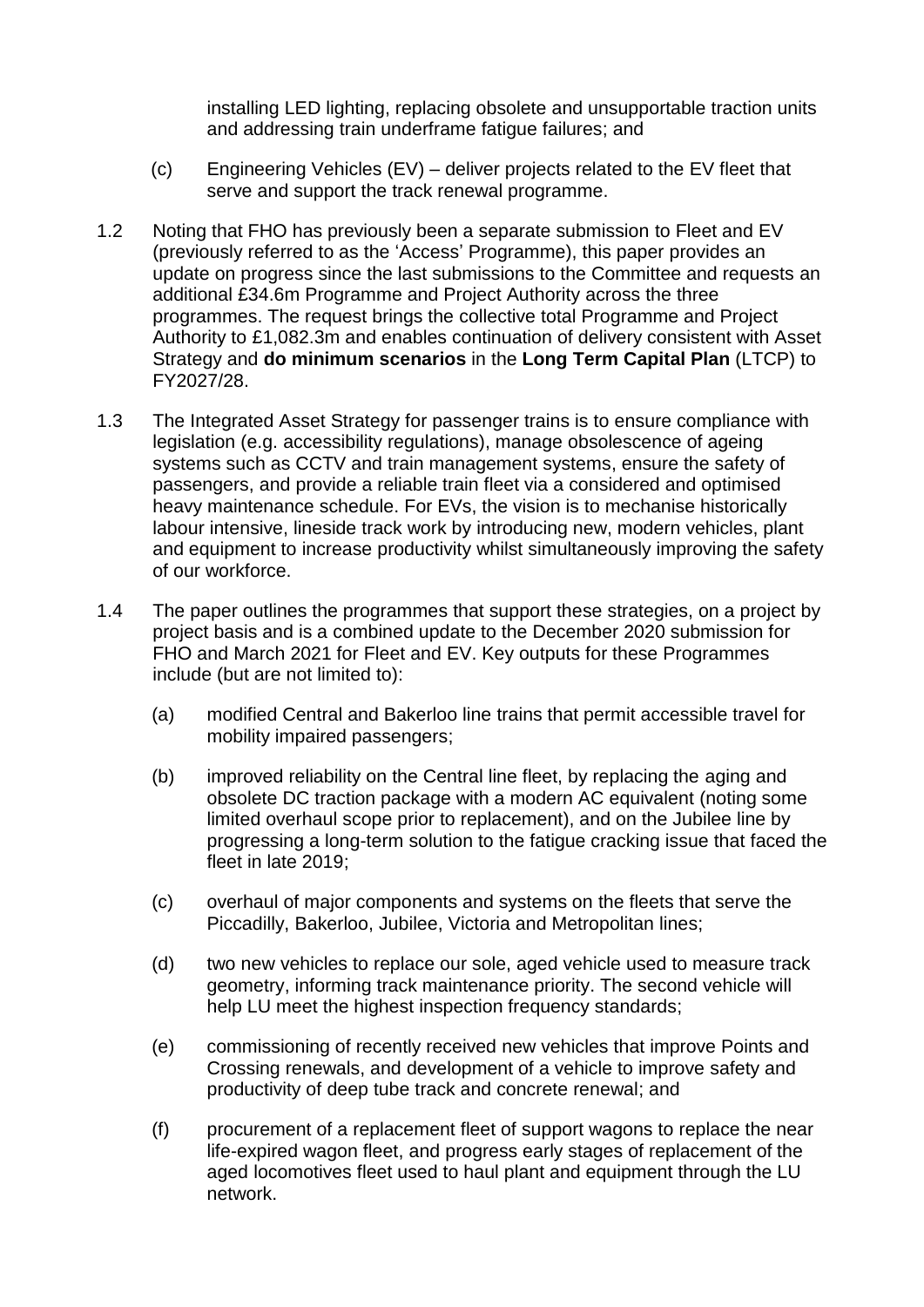## **2 Recommendations**

- 2.1 **The Committee is asked to note the paper and:**
	- **(a) approve additional Programme and Project Authority of £14.72m (outturn including risk) to progress mandatory overhaul works within the Fleet Heavy Overhaul Programme. This is the minimum additional authority required to continue this multi-year, in-flight essential maintenance programme and brings the total FHO Programme and Project Authority to £360.95m;**
	- **(b) approve additional Programme and Project Authority of £8.72m (outturn including risk) for Central line train improvements and progress rectification of the underframe fatigue cracking issue on the Jubilee line fleet within the Fleet Programme, bringing the total Programme and Project Authority to £634.59m; and**
	- **(c) approve additional Programme and Project Authority of £11.11m (outturn including risk) to design a replacement fleet of locomotives, enhance the Mechanical Renewals Vehicle prototype into an on-track machine, and continue the EV overhauls within the Engineering Vehicles Programme, bringing the total Programme and Project Authority to £86.76m.**

## **3 Background**

- 3.1 The LU passenger fleet is comprised of 619 trains, across eleven lines, made up from nine fleets, ranging in age from eight year to nearly 50 years old. There is a broad relationship between fleet age, current performance and the works defined in this paper (and longer term strategy). The on-going FHO programme is essential for maintaining minimum acceptable levels of safety and reliability, while the Fleet programme is addressing more severe issues, for example, the poor performing fleet on the Bakerloo and Central lines as detailed in Appendix 1.
- 3.2 The Long Term Capital Plan (LTCP) and fleet asset strategy lay out the roadmap for fleet management, renewals and full replacements in a controlled manner accounting for such factors as market capabilities, financial constraints, existing fleet condition and the needs of network growth. Relatively recently, S7 and S8 trains have been introduced on the Metropolitan, District, and Hammersmith and Circle lines. Piccadilly line trains are due to be replaced from 2025. These trains have and will address age related asset concerns.
- 3.3 Various scenarios have been considered to evaluate how long each fleet might be required to remain in operation. Given the timescales to replace a fleet can stretch to 10 years and to mitigate against the current long-term funding uncertainty, programmes of interventions have been scheduled accordingly to maintain fleet safety and operability, and to ensure compliance with legislation.
- 3.4 Similar to passenger trains, the EV asset strategy sets out the steps to replace and enhance existing capabilities. LU has 275 Engineering Vehicles (EVs), including one specialist track recording vehicle, tampers, cranes, wagons and haulage locomotives. This is a specialised fleet, critical to the upkeep and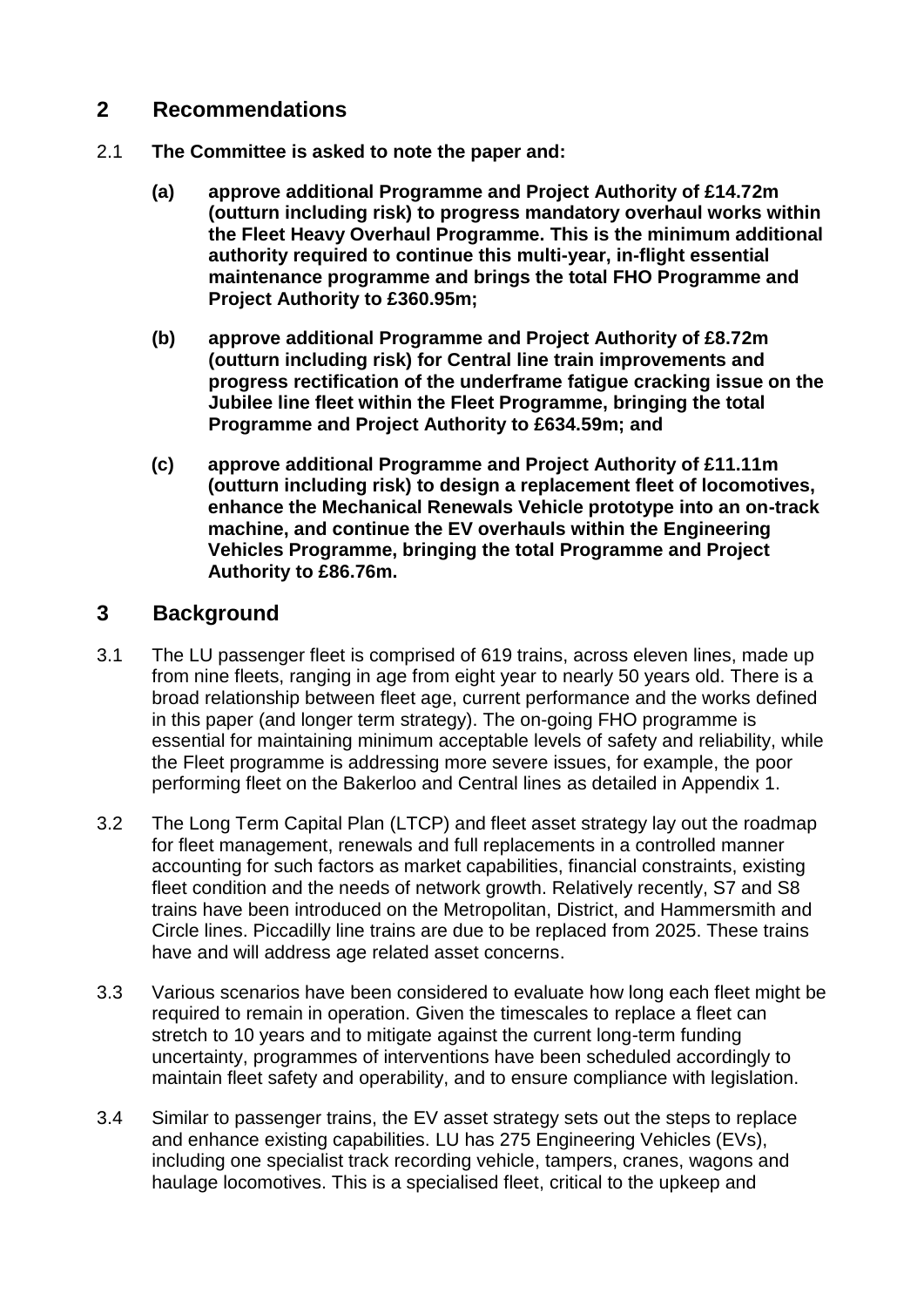management of the railway. Some of the locomotives are already 50 to 60 years old, with 100 years old components in some instances.

- 3.5 A record high of more than 200 vehicles were classified as being in a 'very poor' State of Good Repair, until investment in an EV overhaul programme was made to curtail such deteriorating condition. Recent replacement of vehicles aims to recover this backlog and introduce modern efficient vehicles to undertake track condition inspection and support various track interventions, and the works described in this paper will continue this.
- 3.6 The Programmes support the Mayor's Transport Strategy (MTS) objective of 'providing a good public transport experience' and contribute to the aim within the MTS for 80 per cent of trips in London to be made on foot, by cycle or using public transport by 2041. The Programmes also support LU's priorities for 'Safety and Reliability', 'Customer', 'People' and 'Affordability'.

### **4 Delivery Progress since last submission**

- 4.1 Since the last submissions, the Programmes have begun to recover from the impact of the coronavirus pandemic. Challenges of resourcing in early stages of design to prototyping have impeded the delivery progress to enter full production. A LU Fleet Capital Delivery resource management strategy is being developed with professional service business leaders to control and address these issues.
- 4.2 A snapshot of deliverables against those committed in the last submissions to the Committee and EFC changes is provided in Appendix B, while key highlights for selected projects are detailed in the sections below.

#### **Fleet Heavy Overhaul Programme**

- 4.3 The **FHO** Programme delivers heavy maintenance activities on passenger fleets and Rail Adhesion Trains (RATs). These activities are part of the routine maintenance of any fleet which necessitate the removal of trains from service to undergo:
	- (a) **Programme Lift**, which predominately overhauls the suspension, wheelsets, motors and brake systems;
	- (b) **Heavy Overhaul**, which includes the programme lift activities but also encompasses overhaul of auxiliary and heating and ventilation systems;
	- (c) **Door Overhaul**, which services the door system; and
	- (d) Other activities, which have been deemed more efficient and cost effective to undertake when the train is out of service.

4.4 **Victoria line**: Programme lift was successfully completed on the whole fleet at the end of the FY2020/21 and through commercial activity, realised a £2.1m efficiency saving. At the end of the programme, 6 trains were returned for completion of work relating to parking brakes and bogie-motor harnesses; this 90 per cent complete with expected completion by the end of the financial year. Figure 1 below shows installation trials of a new pressurised ventilation system to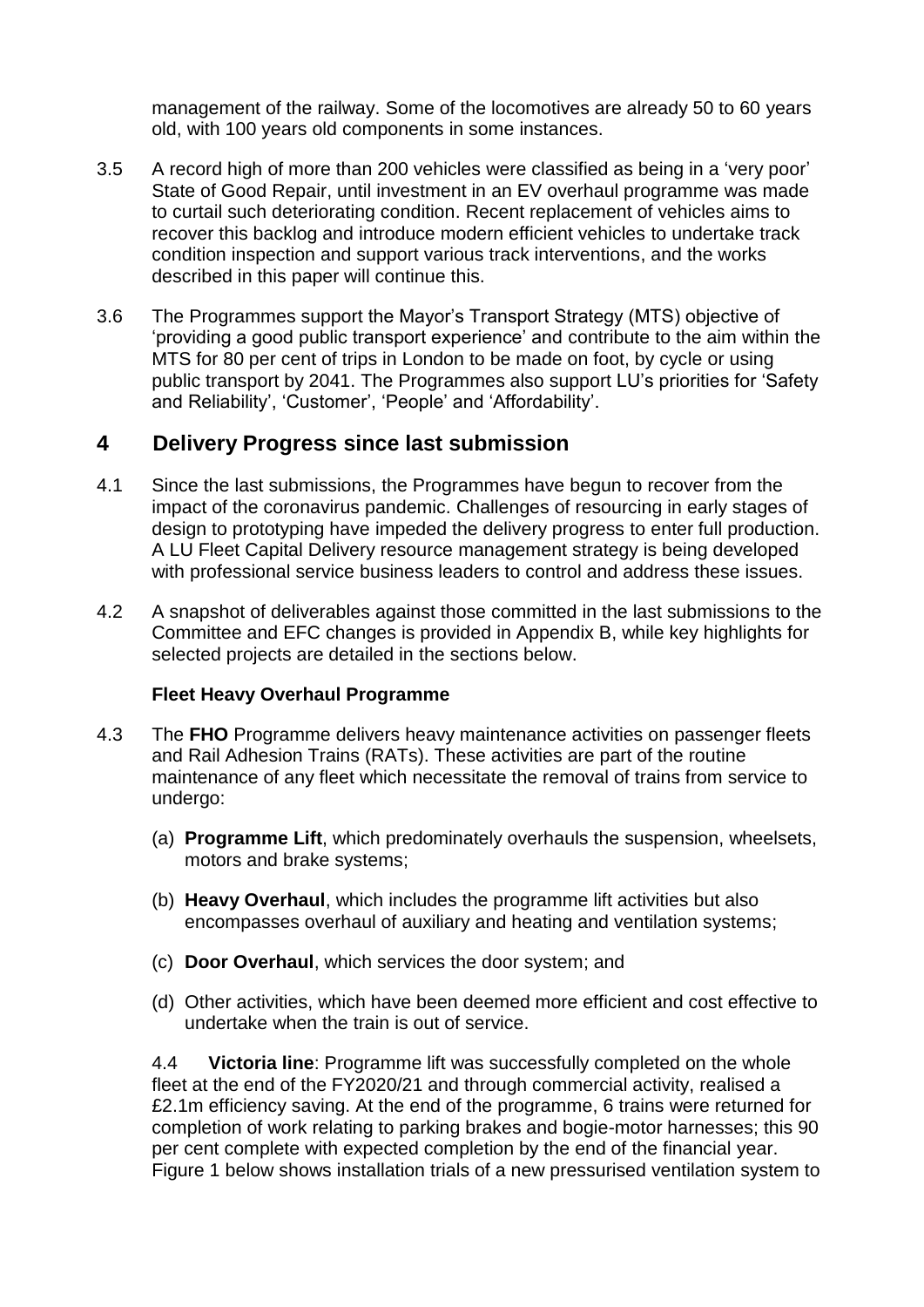reduce ingress of tunnel dust (and reduce whole life costs) has been completed on 7 trains.



**Figure 1: Installation trials of a new pressurised ventilation system**

- 4.5 **Bakerloo line**: Being the oldest on the network, the fleet is subject to an ongoing overhaul programme to safeguard continued operation. Programme lift and heavy overhaul has been completed on 11 and three trains respectively. Engineering activities have commenced on door overhaul. The process of disposing of a nonservice Bakerloo line train previously assigned for filming purposes has commenced as this has been evaluated as better value compared to refurbishment costs.
- 4.6 **Piccadilly line:** Life extension has been completed on 11 trains, door overhauls and new flooring laid on 25 trains, traction equipment overhauled on five trains and new seating installed on 40 trains. The existing fleet is required to remain operational until 2027 when they will be replaced. To support this continued operation, a programme lift cycle has commenced and 10 of the 59 units are complete including fitment of new axles as shown in figure 2 below.



**Figure 2: Fitment of new axles**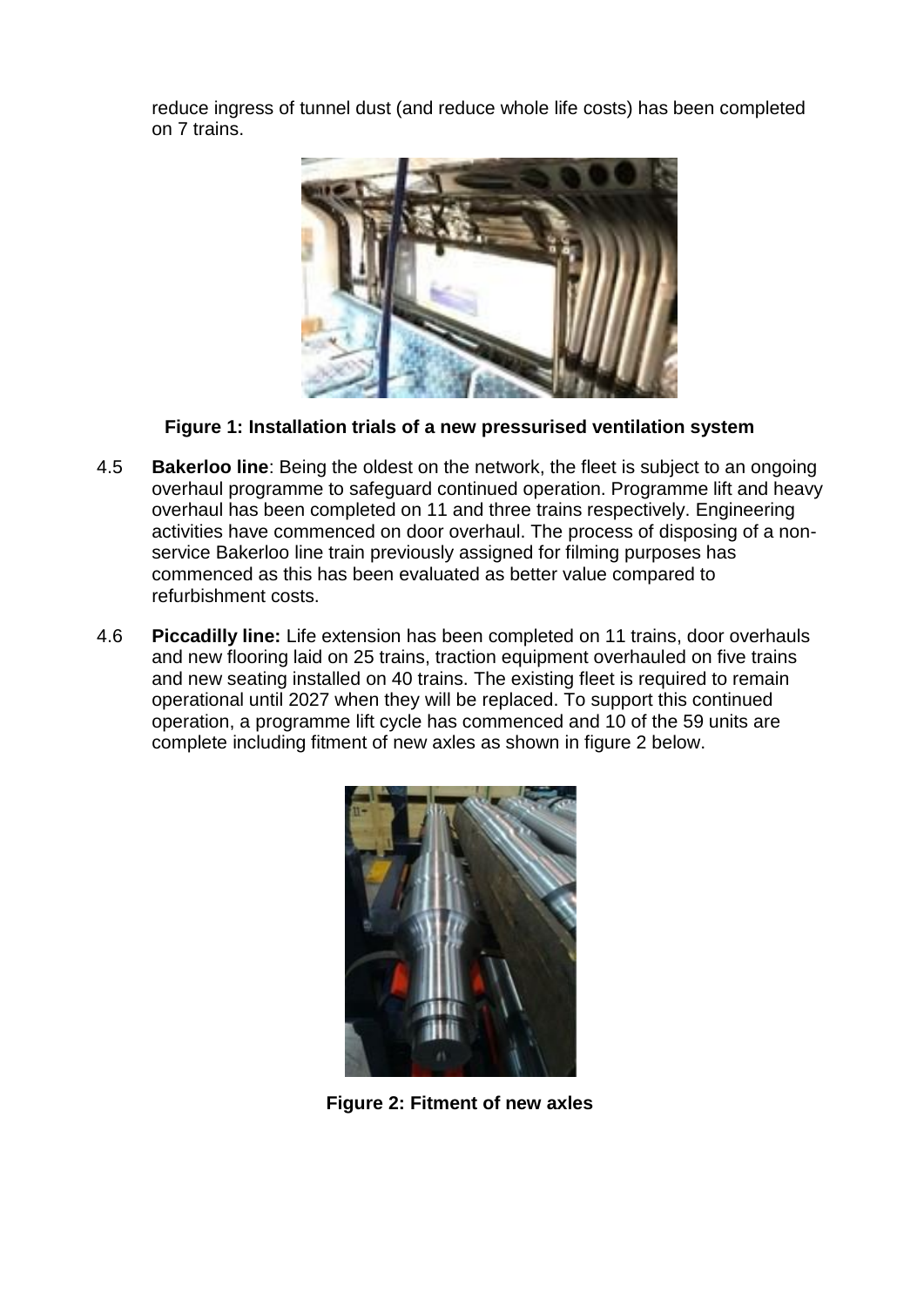- 4.7 **Metropolitan line:** The first four trains have completed Programme lift and returned to service with newly overhauled bogies. Procurement activities (materials and tooling) and training of depot and engineering workshop resources is in progress to prepare for full production and overhaul at a rate of one train per week in 2022.
- 4.8 **Jubilee line:** Enabling works in preparation for Programme lift commencing in 2022 are in progress, e.g. material procurement, recruitment of resources and installation of plant and equipment in the existing Temporary Fit Out Shed (TFOS). Figure 3 below shows new jacks installed in the TFOS. The project completed condition assessment of doors and developed an indicative overhaul scope.



**Figure 3: New Jacks installed in the TFOS**

- 4.9 **District, Circle and Hammersmith & City lines**: With trains similar to those of the Metropolitan line fleet, data and experience gained from the programme lift is being used to inform optimisation of scope and programme of District, Circle and Hammersmith & City lines. Door condition assessments are in progress as is a final review of coupler overhaul scope for which suppliers have been engaged.
- 4.10 **Rail Adhesion Trains (RATs):** Overhaul of the second Central line RAT was successfully completed in advance of and hence ready for start of the Autumn 2021 leaf fall season.

### **Fleet Programme**

- 4.11 The **Fleet** Programme delivers targeted interventions that fall outside of the routine maintenance regime to safeguard regulatory compliance (e.g. Bakerloo line Rail Vehicle Accessibility Regulations) safety levels, reliability or work requiring redesigns (e.g. Central Line Improvement Programme – CLIP).
- 4.12 The **Central Line Improvement Programme (CLIP)** provides accessibility, reliability and safety improvements, as well as the addition of CCTV, ensuring trains on the Central and Waterloo & City lines<sup>1</sup> remain safe and fit for purpose

l <sup>1</sup> The Central line consists of 85 eight-car trains. The Waterloo and City line consists of five four-car trains.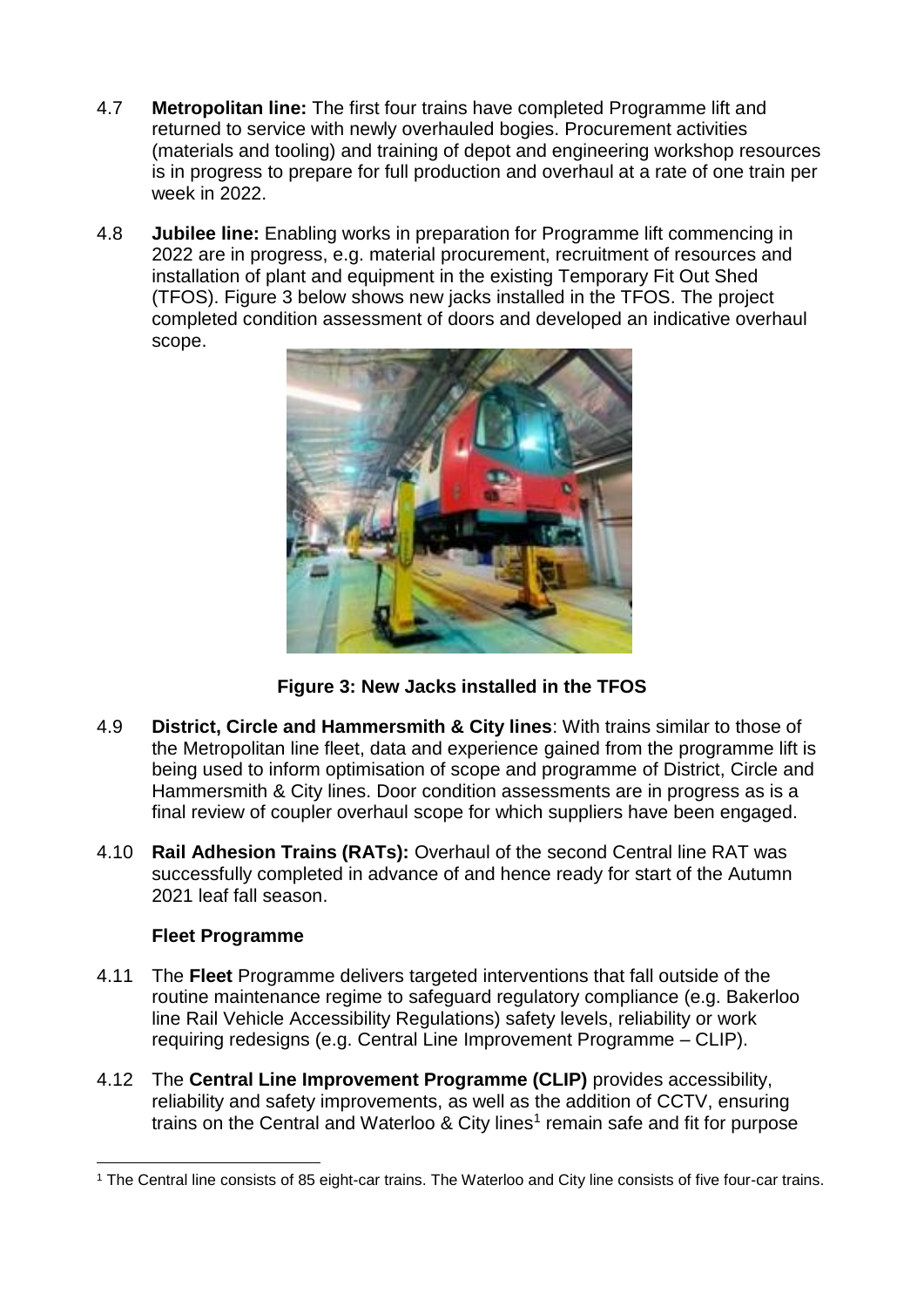until replacement as per the Fleet Asset Strategy and LTCP. A new AC traction propulsion system has been successfully tested and the outputs of this stage are informing the production process planned for the rest of the fleet, as shown in figure 4 below. Static testing of the integrated, new data transmission system, CCTV, Passenger Information System (PIS) and LED lighting has also completed. CLIP has also installed the wheelchair bay componentry on the first Waterloo and City line train ahead of programme. The programme will refurbish and repair saloon seats while the train is taken out for CLIP, as shown in figure 5 below.



**Figure 4: AC Traction dynamic testing at an off-site test track** 

**Figure 5: Saloon Car Installation**

4.13 In July 2021 the newly commissioned **train modification workshop** at Acton Works began work on the first CLIP pre-production train (see 4.12 and figures 6 and 7 below) moving into the AC Traction phase.



**Figure 6: First CLIP preproduction train being shunted to TMU, Acton**

**Figure 7: First CLIP preproduction train being lifted at TMU, Acton**

4.14 The **Jubilee line Underframe Modification Project (JUMP)** is the result of routine inspection in Oct 2019 where fatigue cracks were discovered under several Jubilee line trains. At the time, this led to swift withdrawal of 74 per cent of trains from passenger service. Although a temporary repair was quick to return the fleet to service, associated disruption was significant. The project is accelerating into design development of a long-term solution, with early stage commercial activities also progressing. The delivery approach will aim to minimise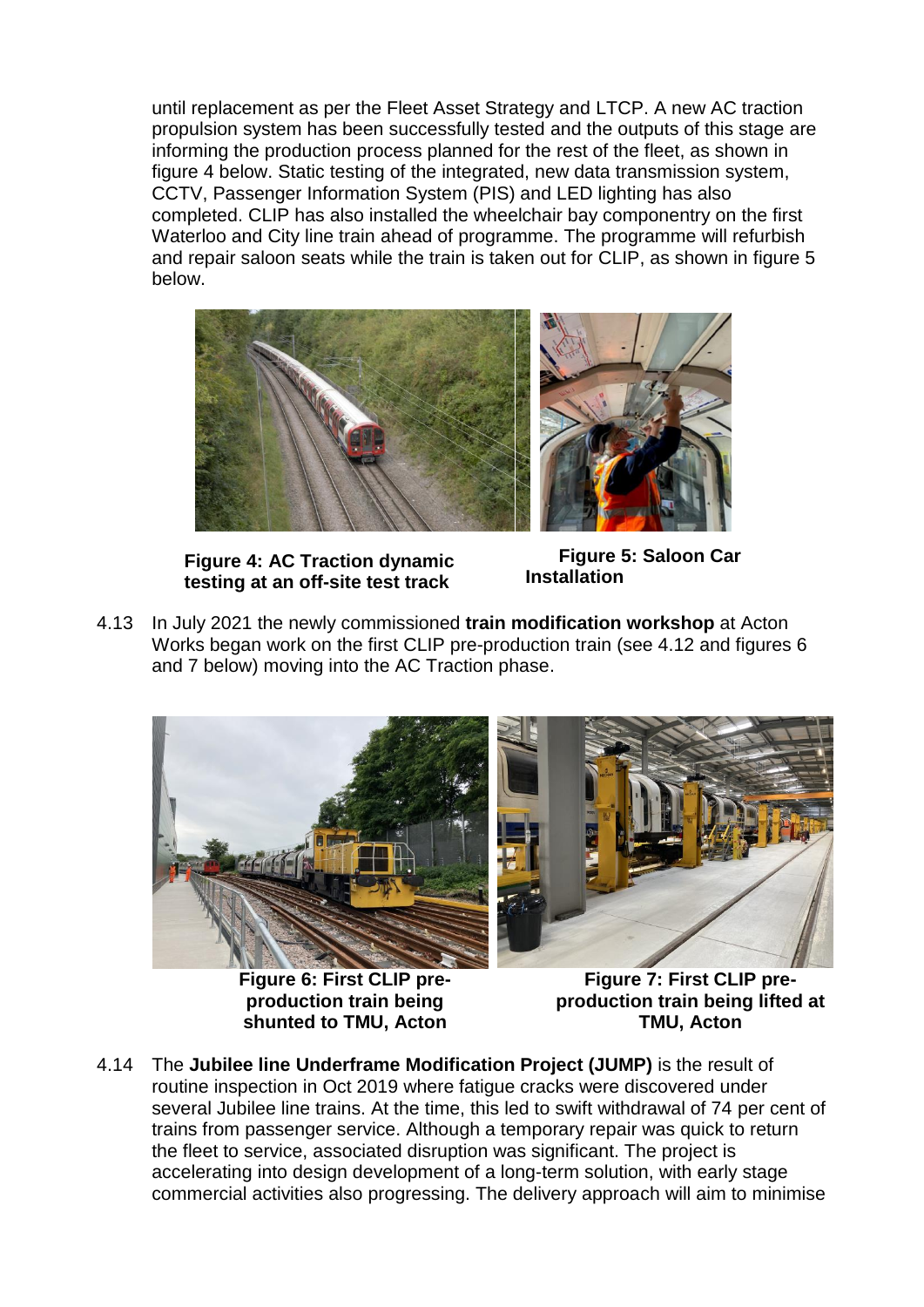impact on the passenger train service and seek out available synergies to reduce costs by collaborating with FHO Programme.

- 4.15 On the **Bakerloo line** trains, work began to install LED lighting and a Passenger Information System (PIS) to comply with Rail Vehicle Accessibility Regulations (RVAR). Only one out of the planned eight trains has completed fitment of wheelchair bays and new colour contrasted grab poles. Competing demands from other fleet projects with limited engineering resource pool has unfortunately impacted project progress, meaning timelines agreed with the Department of Transport (DfT) for RVAR compliance are at risk.
- 4.16 The **Train Cab J-Door Security Improvement** project will prevent unauthorised access through the internal 'J' door that connects the train operator's cab and the train saloon across all LU passenger train fleets. This project has experienced prolongation due to the similar engineering resource issues. As such, this has seen the original planned mobilisation in Spring 2021 deferred to Winter 2021. Our operators have been engaged throughout the process.

#### **EV Programme**

- 4.17 The **EV** Programme includes engineering vehicle and specialist train projects. They comprise of battery locomotives (for haulage capability), various wagons for different activities, plant and equipment such as cranes and tampers. LU also rely upon specialist rail vehicles such as the Track (geometry) Recording Vehicle (TRV) for mandatory condition and safety assurance duties.
- 4.18 The Programme is also delivering a number of complex specialist vehicles bespoke to the constraints of LU's infrastructure. These replace and/or enhance existing capabilities and assets. Meantime, this programme ensures legacy vehicles continue safe operations often in excess of their originally intended design life.
- 4.19 The **Locomotive Capability** project completed an options development study inclusive of signalling and value management to support the LTCP on the replacement of the aged battery locomotive fleet. These trains are used to haul plant and equipment around the network predominantly in support of the track renewal programme. Increasing numbers have defects that have resulted in one being withdrawn from service.
- 4.20 The **Remote Track Monitoring (RTM**) project aims to support 'boots free' track geometry recording, replacing capability currently provided by the Track Recording Vehicle (TRV). Without the TRV, there is no alternative method to record track geometry meaning LU would need to apply temporary speed restrictions to assure railway safety, which would impact passenger service. Slow progress in procuring the replacement capability – a result of the coronavirus pandemic – meant TRV modification was needed to operate on the sub-surface lines following commissioning of the signalling upgrade (delivered by the Four Lines Modernisation (4LM) programme). This work is now complete and a new project will explore mitigations to allow the TRV to operate on the Bakerloo and Jubilee lines without a need for special operational measures.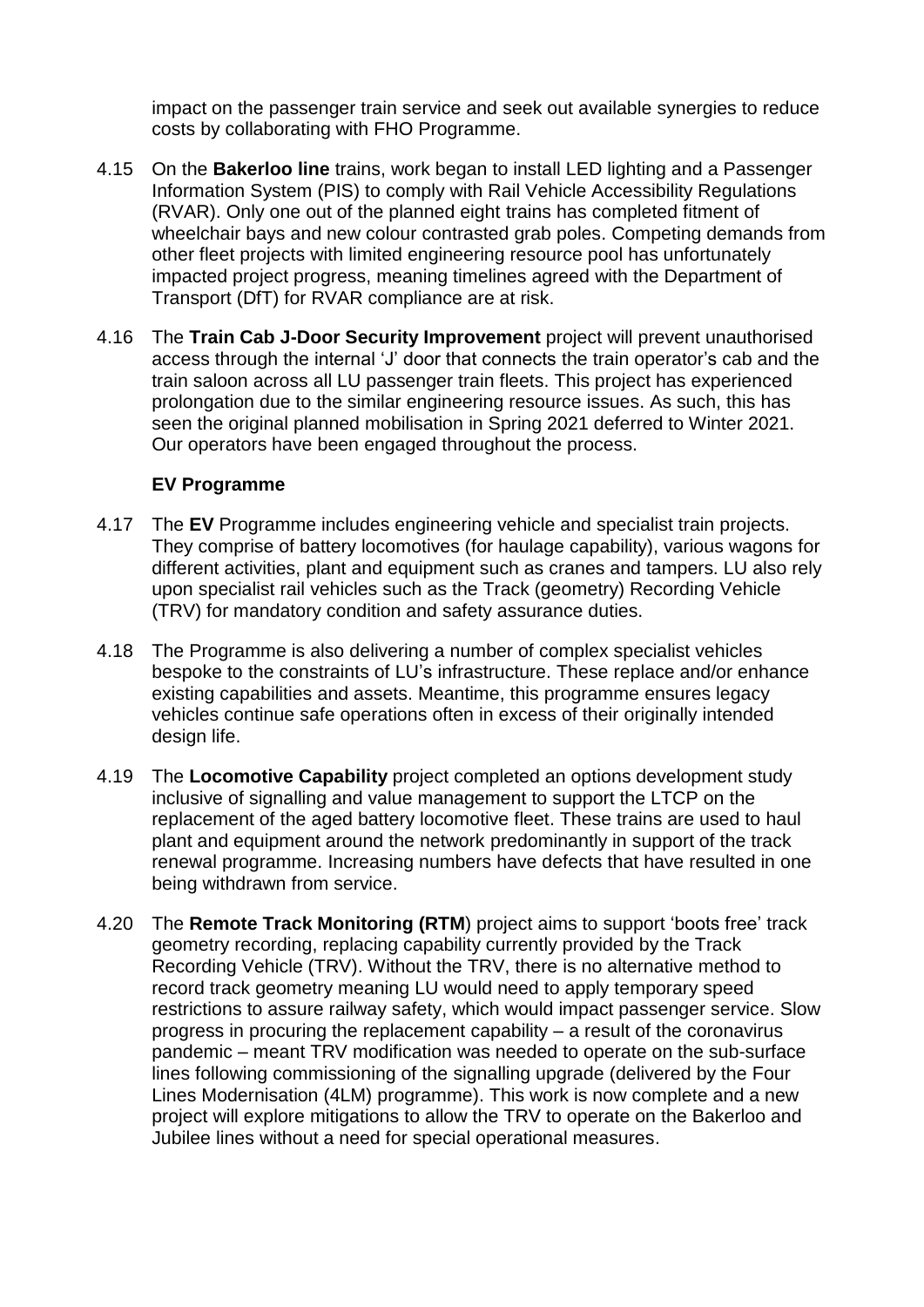4.21 The **Mechanised Renewals Vehicle (MRV)** aims to improve current labourintensive methods employed to renew track and concrete structures in the deep tube tunnel environment. An in-house designed and built prototype vehicle, shown in figure 8 below, successfully trialled on the Piccadilly line in May 2021 and is planned to be brought into beneficial use at Turnpike Lane in January 2022. One wagon is fitted with cement-mixers with chutes for concrete pouring, whilst two more wagons are re-purposed for material transport. The MRV efficiencies target is to triple deep tube track renewal meterage per shift by 2025/26 with efficiencies ramping up from 2023.



### **Figure 8: An in-house designed and built prototype vehicle**

- 4.22 Rectification of quality non-conformities on the four pre-production **wagons** received from China are slow due to the coronavirus impacts on supply chain and restrictions on international travel. A fifth pre-production wagon (with lessons learned from its predecessors) is now in transit from China by ship (expected in January 2022). A sixth and seventh pre-production wagon have been built. Works on the four wagons already in the UK are still being checked before being accepted onto the Great Central Railway (a heritage rail test track) and then on a Network Rail test track for dynamic testing. The project is pursuing third party surveillance in place of being in Shandong, China to ensure quality assurance through the mass production phase. Subject to satisfactory assurance outcomes, delivery of the remaining 66 wagons, starting with bogies, will now commence in Summer 2022. Continuing delays will incur additional expenditure to life extend existing wagons to support the track programme.
- 4.23 Mechanised **Modular Points & Crossing** system comprising of two Kirow cranes and eight tilt wagons successfully completed dynamic brake testing at the South Ealing test track and are fully certified to work in Ruislip Depot. Engineering assurance is ongoing for the open sections of the Sub-Surface network (SSR) which has proved challenging due to shortfall of resources as experienced across many projects and programmes. LU aims to bring the new system into use by Easter 2022, where it is envisaged that reduced blockades will save TfL up to £0.3m per closure (2 to 3 per year) and minimise disruption to passenger service.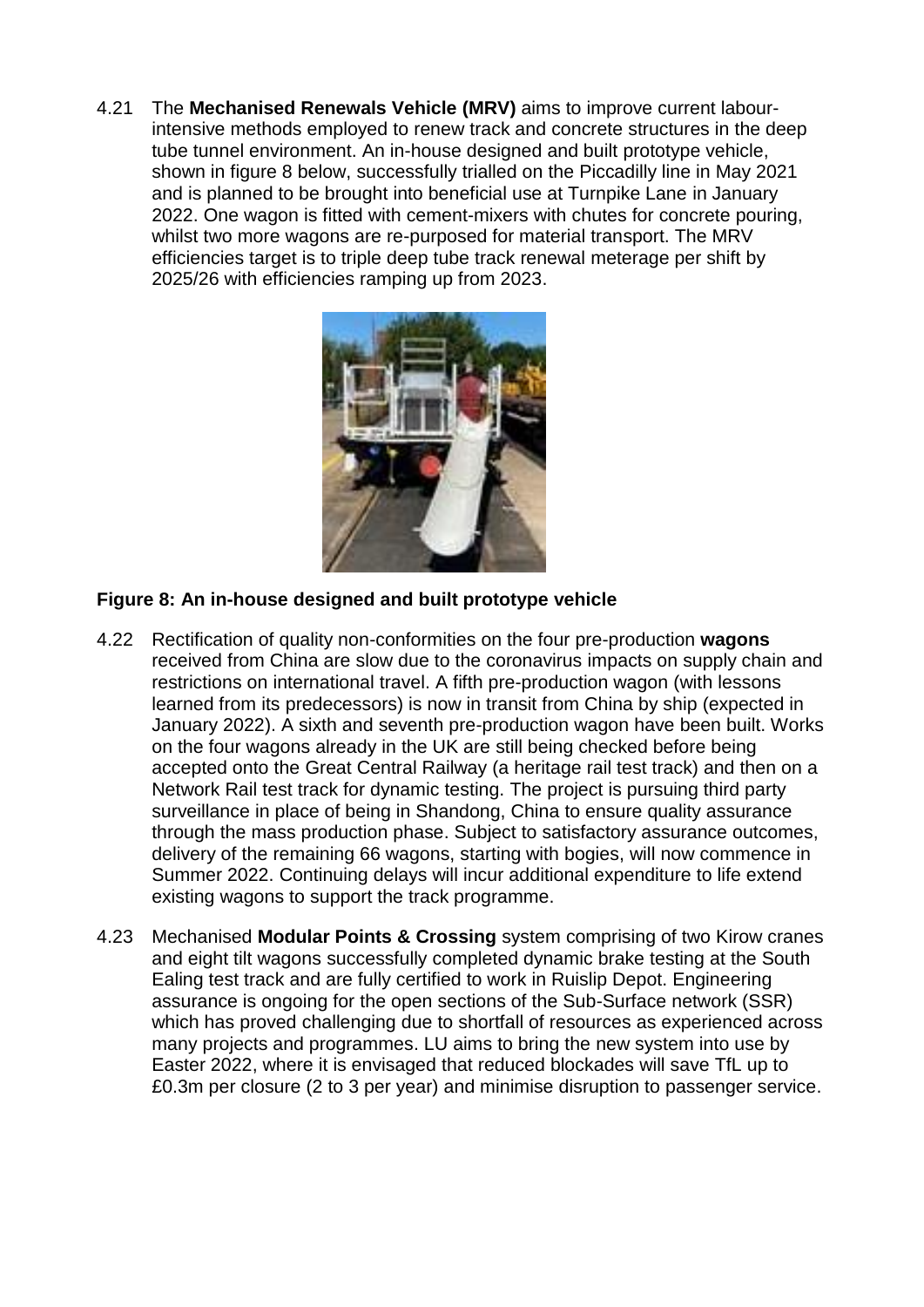

 **Figure 9: Kirow crane passing South Ealing station**



 **Figure 10: Kirow wagon hauled by battery locomotives**

- 4.24 **Ruislip EV Depot** track, by the Central line maintenance shed, has been improved by the Track Programme for long-term operational and maintenance efficiencies. This also enables temporary stabling of existing rail vehicles while reconfiguration and expansion of the depot tracks start in Spring 2022 to accommodate the new wagons arriving from China, and eventually the replacement (heavy haulage) battery locomotives.
- 4.25 **EV Overhauls** is rolling into the sixth year of the 10-year programme. This exists to progressively overhaul 108 different wagon types (hopper, general purpose and rail wagons), bespoke cranes, on-track machines, and the battery locomotive fleet. To date, the programme has fixed structural defects on the hopper wagon fleet, overhauled more than 40 per cent of wagon fleet and a 7.5 tonne crane. Asbestos removal and replacement of wheel suspension parts have also completed on all locomotives. It is prioritising key works such as fleet wide bogie and traction motor overhaul to rectify critical issues to maintain locomotives availability.

# **5 Key deliverables for the Programmes**

- 5.1 The three Programmes are summarised in Tables 2, 3 and 4 (all figures include risk and inflation up to FY2027/28). Tables present the projects and associated financial impact to FY2027/28. A more detailed breakdown of these tables is provided in Appendix C illustrating each constituent project and associated key deliverables expected of each programme to December 2022.
- 5.2 Financial Authority is granted per the Budget, approved by TfL Board in July 2021. In some cases, project EFC's are in excess of financial authority, often for the latter years of projects. Where this is the case, provision will also need to be made in future Budgets and Business Plans in respect to commitments made.
- 5.3 The Programmes deliver value for money by sourcing commonly available components to replace obsolete electronic parts for reliability and safety. Procurement strategies adopt a category management approach and drive value through consolidation across projects, competitive tendering and negotiation, and develop strategic supplier relationships to encourage innovation and delivery.
- 5.4 Specifically, FHO achieved value for money through detailed scope development using failure data and undertaking conditional assessments. Once the production is well understood, the Programme will review opportunities to combine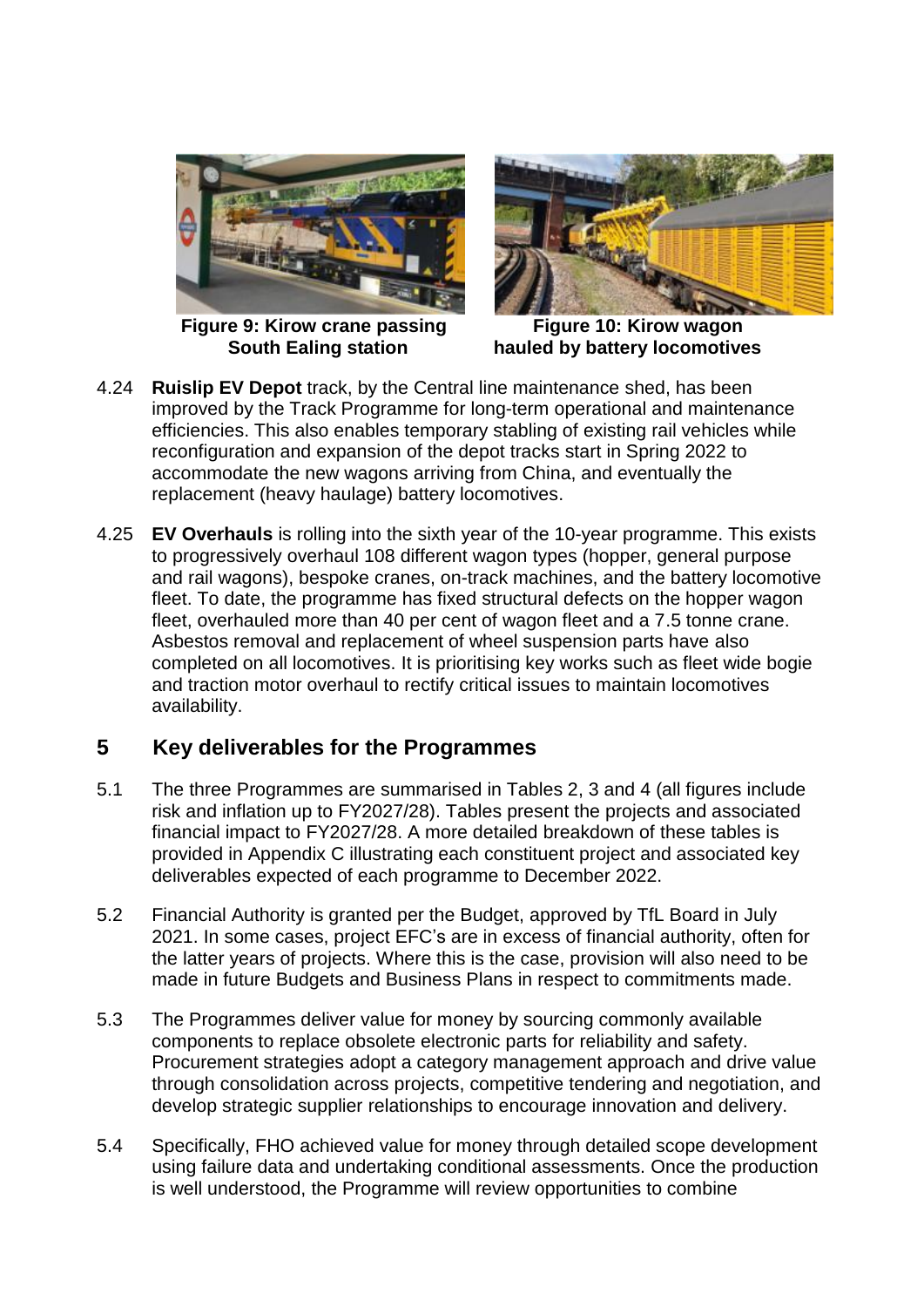procurements to leverage economies of scale and where appropriate, look for cheaper alternative sources of supply to mitigate the reliance on the original equipment manufacturers.

### **Fleet Heavy Overhaul Programme**

- 5.5 Table 2 below presents a summary of the FHO Programme. The work delivered by projects within this programme are standard heavy maintenance activities and driven by the size of the fleets. Majority of the £14.7m new authority request will complete the Bakerloo (£4.5m) and Piccadilly line (£3.9m) Programme Lift and heavy overhaul of 24 trains, as well as implementing door overhauls for these lines. A further £4.3m is allocated to the overhaul of Central line fleet DC traction motors due to delays in the CLIP full production phase, where these motors will be replaced by more reliable AC equivalents.
- 5.6 An additional £1.0m new authority will finish overhaul of the two Central line RATs and kick-start a scoping exercise for the Metropolitan line RATs. Also, £0.9m is requested for Jubilee line Programme Lift, whilst £0.1m supports condition assessment of doors overhaul of the Metropolitan line fleet.
- 5.7 A more detailed breakdown of this request is provided in the Appendix 3 along with key deliverables to December 2022.

|                                                 | <b>Financial</b><br><b>Authority</b><br>$(\text{Em})$ | <b>Estimated</b><br><b>Final Cost</b><br>$(EFC)$ $(fm)$ | <b>Existing</b><br>P&PA<br>$(\text{Em})$ | <b>This</b><br><b>Authority</b><br><b>Request</b><br>(£m) | <b>Future</b><br><b>Authority</b><br><b>Requests</b><br>(£m) |
|-------------------------------------------------|-------------------------------------------------------|---------------------------------------------------------|------------------------------------------|-----------------------------------------------------------|--------------------------------------------------------------|
| <b>Continuing Projects</b><br><b>Sub-Totals</b> | 591.44                                                | 597.91                                                  | 346.23                                   | 10.42                                                     | 249.42                                                       |
| <b>New Projects Sub-Totals</b>                  | 9.00                                                  | 4.30                                                    |                                          | 4.30                                                      |                                                              |
| <b>Closed Projects Sub-</b><br><b>Totals</b>    |                                                       |                                                         |                                          |                                                           |                                                              |
| <b>Totals</b>                                   | 600.44                                                | 602.21                                                  | 346.23                                   | 14.72                                                     | 249.42                                                       |

Financial Authority is granted by the Budget approved in July 2021 by TfL Board.

\* Financial Authority will be aligned to the overall EFC as part of the next budgeting cycle before the next submission to the Committee.

### **Table 2: Summary of the FHO Programme to 2027/28**

5.8 The request for an additional £14.7m Programme and Project Authority will bring the total to £360.9m.

### **Fleet Programme**

5.9 The Programme works closely with the FHO Programme and fleet maintenance to maximise efficiencies when trains are taken out of service for works. For ongoing projects, the Fleet Programme requests £4.7m new authority to progress seat refurbishment and repairs within CLIP scope. This will enhance the customer travel experience by providing new seat cushions and seat suspension pans where required. It will also introduce the moquette indicating priority seating as already proving successful on the Jubilee line fleet.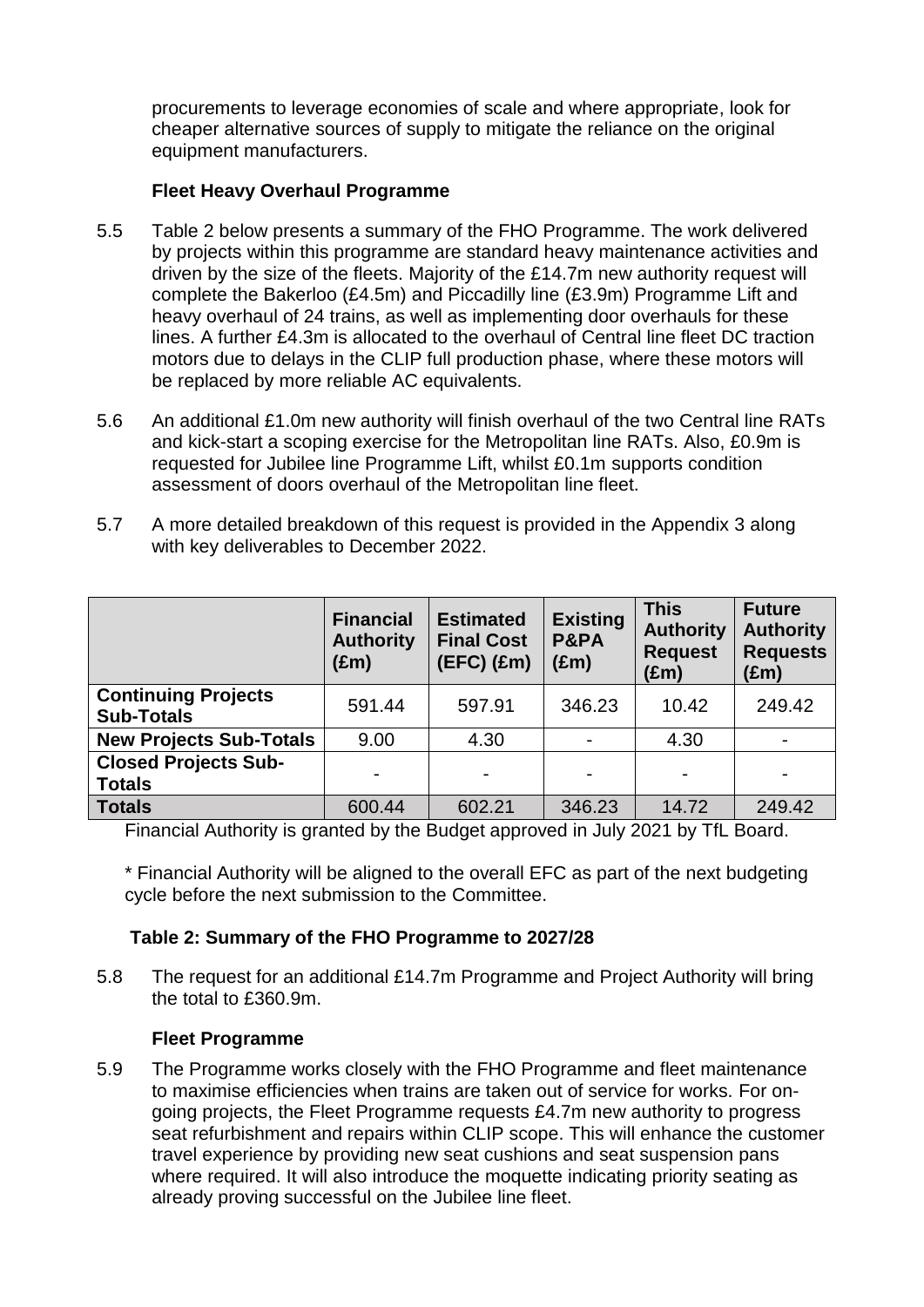- 5.10 Separately, £3.9m new authority is sought for JUMP to develop the concept design and move into the procurement stage, providing the long-term fatigue cracking solution. A further, nominal £0.1m authority request is also made to enable critical new projects on Victoria and Jubilee line trains. Such new projects intend to address pending obsolescence issues with CCTV, Train Management Systems (TMS), Customer Information Systems (CIS) as well as progressing residual life assessments for Central, Bakerloo and Jubilee lines.
- 5.11 Some projects have also completed. Closing projects relate to the Jubilee mid-life refurbishment, which included installation of wheelchair bays and other RVAR related scope, Bakerloo life extension which improved the structural integrity of this aged fleet, and conversion of an redundant Metropolitan line train (the fleet has since been replaced) for rail adhesion purposes.

|                                                  | <b>Financial</b><br><b>Authority</b><br>$(\text{Em})$ | <b>Estimated</b><br><b>Final</b><br><b>Cost</b><br>(EFC)<br>$(\text{Em})$ | <b>Existing</b><br>P&PA<br>$(\text{Em})$ | <b>This</b><br><b>Authority</b><br><b>Request</b><br>$(\text{Em})$ | <b>Future</b><br><b>Authority</b><br><b>Requests</b><br>$(\text{Em})$ |
|--------------------------------------------------|-------------------------------------------------------|---------------------------------------------------------------------------|------------------------------------------|--------------------------------------------------------------------|-----------------------------------------------------------------------|
| <b>Continuing Projects Sub-</b><br><b>Totals</b> | 576.76                                                | 581.85                                                                    | 533.78                                   | 4.69                                                               | 62.93                                                                 |
| <b>New Projects Sub-Totals</b>                   | 86.40                                                 | 78.07                                                                     | 1.09                                     | 4.03                                                               | 73.91                                                                 |
| <b>Closed Projects Sub-</b><br><b>Totals</b>     | 88.46                                                 | 88.49                                                                     | 91.00                                    |                                                                    |                                                                       |
| <b>Totals</b>                                    | 751.62                                                | 748.41                                                                    | 625.87                                   | 8.72                                                               | 136.84                                                                |

\* Financial Authority is granted by the Budget approved in July 2021 by TfL Board.

\* Financial Authority will be aligned to the overall EFC as part of the next budgeting cycle before the next submission to the Committee.

### **Table 3: Summary of the Fleet Programme to 2027/28**

5.12 The request for an additional £8.7m Programme and Project Authority will bring the total to £634.6m. The EFC increase across the Fleet Programme is largely attributed to the material costs and TfL labour rates. This is expected to stabilise as production ramps up to a steady beat rate.

### **Engineering Vehicles Programme**

- 5.13 The minimum investment requested for the EV Programme is summarised in Table 4 and will bring in new vehicles to address the aging asset base, return to a steady state of planned heavy overhauls, and to support major track works. The programme seeks value for money by working with asset operators to deliver fit for purpose EVs with common spares to reduce the whole life costs.
- 5.14 With the critical repairs on the locomotives underway, EV is requesting additional £9.0m authority to overhaul six locomotives, cranes and tampers, as well as catch back work on 24 wagons over the next two years. £1.0m authority is requested to enable the replacement locomotive project develop technical requirements, assisted by signalling experts (to enable the new fleet to operate across the various signalling systems LU employ). Additionally, £0.8m authority is sought to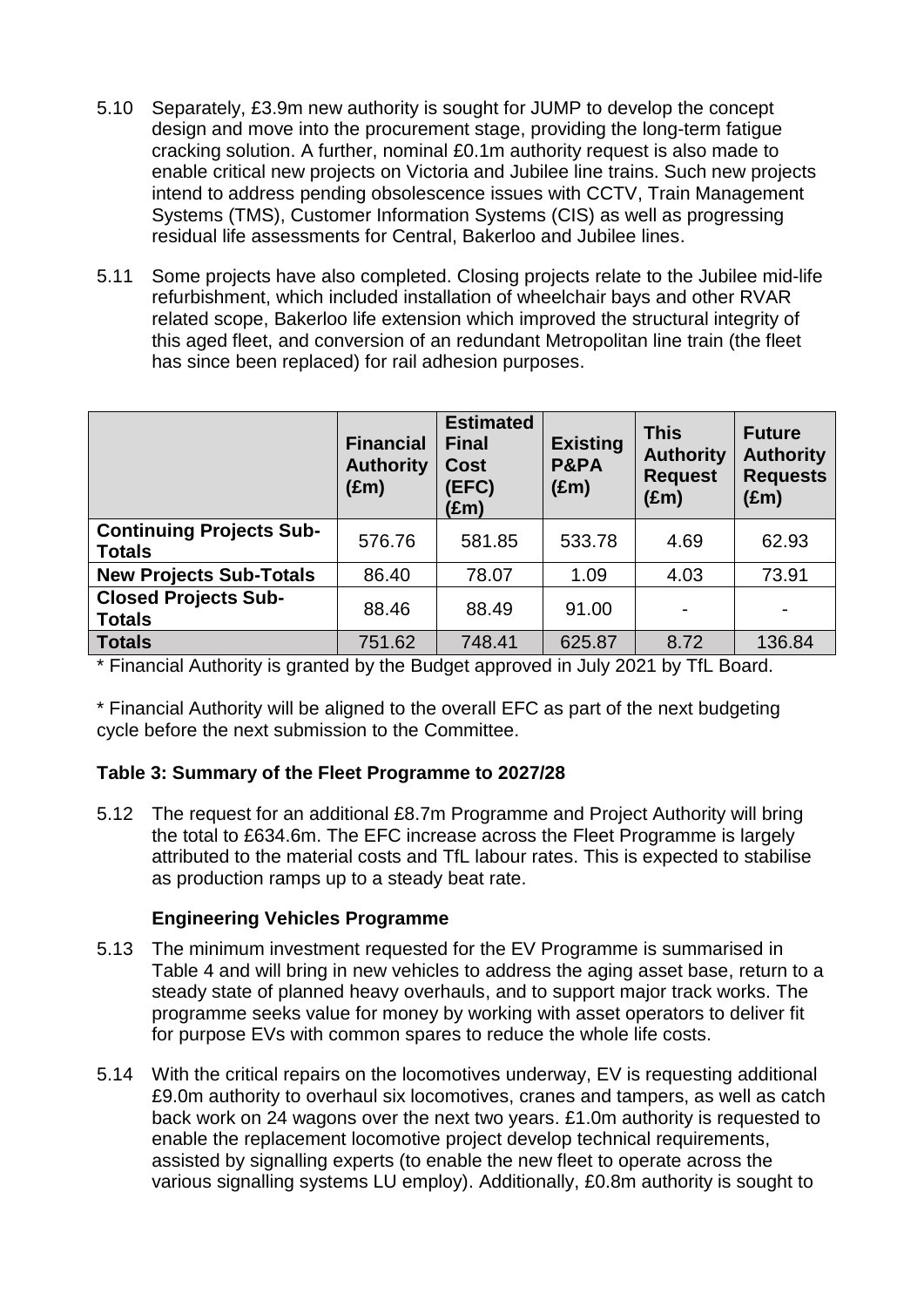investigate a new deep tube tamper, EV braking solutions; and TRV mitigations to unplanned outages until it is replaced by the med term RTM project. Finally, £0.3m is requested to progress the MRV beyond the prototype stage, bring the Kirow system into full beneficial use, and to start concept design on a coupler modification.

|                                                  | <b>Financial</b><br><b>Authority</b><br>$(\text{Em})$ | <b>Estimated</b><br><b>Final</b><br><b>Cost</b><br>(EFC)<br>(£m) | <b>Existing</b><br>P&PA<br>$(\text{Em})$ | <b>This</b><br><b>Authority</b><br><b>Request</b><br>$(\text{Em})$ | <b>Future</b><br><b>Authority</b><br><b>Requests</b><br>$(\text{Em})$ |
|--------------------------------------------------|-------------------------------------------------------|------------------------------------------------------------------|------------------------------------------|--------------------------------------------------------------------|-----------------------------------------------------------------------|
| <b>Continuing Projects Sub-</b><br><b>Totals</b> | 320.24                                                | 316.98                                                           | 75.45                                    | 10.36                                                              | 231.19                                                                |
| <b>New Projects Sub-Totals</b>                   | 35.17                                                 | 34.86                                                            | 0.20                                     | 0.75                                                               | 34.12                                                                 |
| <b>Closed Projects Sub-</b><br><b>Totals</b>     |                                                       |                                                                  |                                          |                                                                    |                                                                       |
| <b>Totals</b>                                    | 355.41                                                | 351.84                                                           | 75.65                                    | 11.11                                                              | 265.31                                                                |

\* Financial Authority is granted by the Budget approved in July 2021 by TfL Board.

\* Financial Authority will be aligned to the overall EFC as part of the next budgeting cycle before the next submission to the Committee.

### **Table 4: Summary of the EV Programme to 2027/28**

# **6 Equalities Implications**

- 6.1 These programmes will be delivered in accordance with the Equality Act 2010. As projects progress through feasibility and design, consideration will be given to the need for an Equality Impact Assessment (EqIA).
- 6.2 The FHO and EV Programmes constitute maintenance activities which do not impact on people and ways of working and therefore in consultation with Diversity and Inclusion, EqIAs are not required.

# **7 Financial Implications**

- 7.1 Table 5 summarises the financial impact of the three Programmes combined, by year. All cost figures include risk and inflation and illustrate plans up to and including 2027/28. This is considered as the minimum authority required to continue these multi-year, predominantly in-flight projects across all Programmes.
- 7.2 Total Financial Authority of £1,707.5m is based on the Budget approved in July 2021, which didn't include allowances for LTCP workbank scope. This will be addressed as part of the most recent budgeting cycle (based on the EFC's in this paper) to be presented to Board on 8 December, TfL Business Plan will also align the Financial Authority with the LTCP prior to the next submission to the Committee.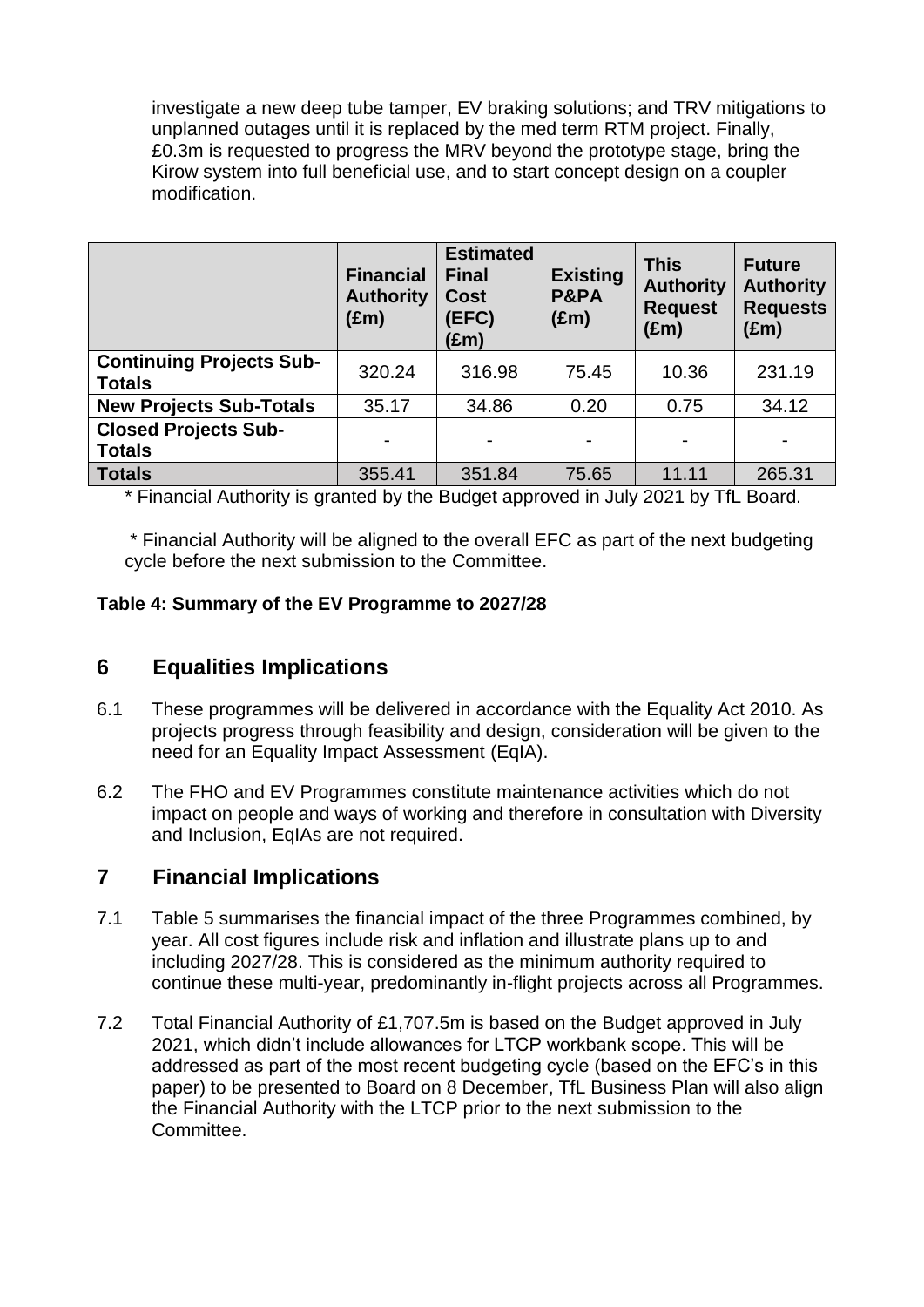| <b>Costs and Funding</b><br>$(\text{Em})$          | <b>Prior</b><br><b>Years</b> | 2021/22 | 2022/23 | 2023/24 to<br>2027/28 | <b>Total</b> |
|----------------------------------------------------|------------------------------|---------|---------|-----------------------|--------------|
| Cost (Outturn)                                     |                              |         |         |                       |              |
| <b>Existing Programme</b><br>and Project Authority | 306.94                       | 110.35  | 195.60  | 434.86                | 1,047.75     |
| <b>This Authority Request</b>                      |                              | 0.45    | 22.01   | 12.09                 | 34.55        |
| <b>Future Authority</b><br><b>Requests</b>         |                              |         | 17.34   | 634.22                | 651.56       |
| Financial Authority*                               | 304.34                       | 113.39  | 238.58  | 1051.16               | 1,707.47     |
| Programme EFC                                      | 304.59                       | 89.96   | 217.64  | 1090.27               | 1,702.46     |

\* Financial Authority is based on the Budget approved in July 2021 and the EFC is reflected in the proposed budget to be submitted as part of the GLA Budget.

#### **Table 5: Summary of All Programmes to 2027/28**

- 7.3 Authority granted by the Committee which relate to both the current funding period to 11 December 2021 and commitments outside of this period, may need to be revised as part of future budgets to be considered by the Board. Provision will also need to be made in future Budgets and Business Plans in respect to commitments made. If additional funding is not available, a prioritisation of the TfL Investment Programme will be required, and some programmes and projects will not be taken forward and revised authority will be sought as appropriate.
- 7.4 All financial commitments related to this request will be overseen in accordance with TfL Business controls in respect of draw down.

# **8 Challenges, Opportunities and Lessons Learnt**

- 8.1 **Challenges:** The scarcity of resources in engineering and support functions across TfL combined with the production phase of the LU sub-programme is a huge challenge to the UK labour market, depot facilities and logistics. TfL has also seen supplier prices and lead times of materials increased globally whilst working with suppliers to hold stock of raw materials/finished goods. This in turn challenged the programmes to adapt their schedules and allow catch back on outstanding work due to material delays.
- 8.2 **Challenges:** Our passenger fleets, being unique to London Underground, can restrict the opportunity to competitively tender. The Fleet and FHO Programmes are therefore actively looking for opportunities with Alternative Equipment Manufacturers both in and outside the Train Builder Supply to seek value for money from a wider supply chain.
- 8.3 **Opportunity:** The Programme has taken the opportunity to combine material procurement across the fleets to reduce unit rates and drive added value from the supply chain, achieving £30m of efficiencies to date. These are tracked in conjunction with Finance. Recent significant procurements in line with the procurement approach delivered £6.27m of efficiencies on their own (Victoria line (09TS) train fleet Doors and wheelsets for the Piccadilly (73TS) and Jubilee (96TS) fleets).